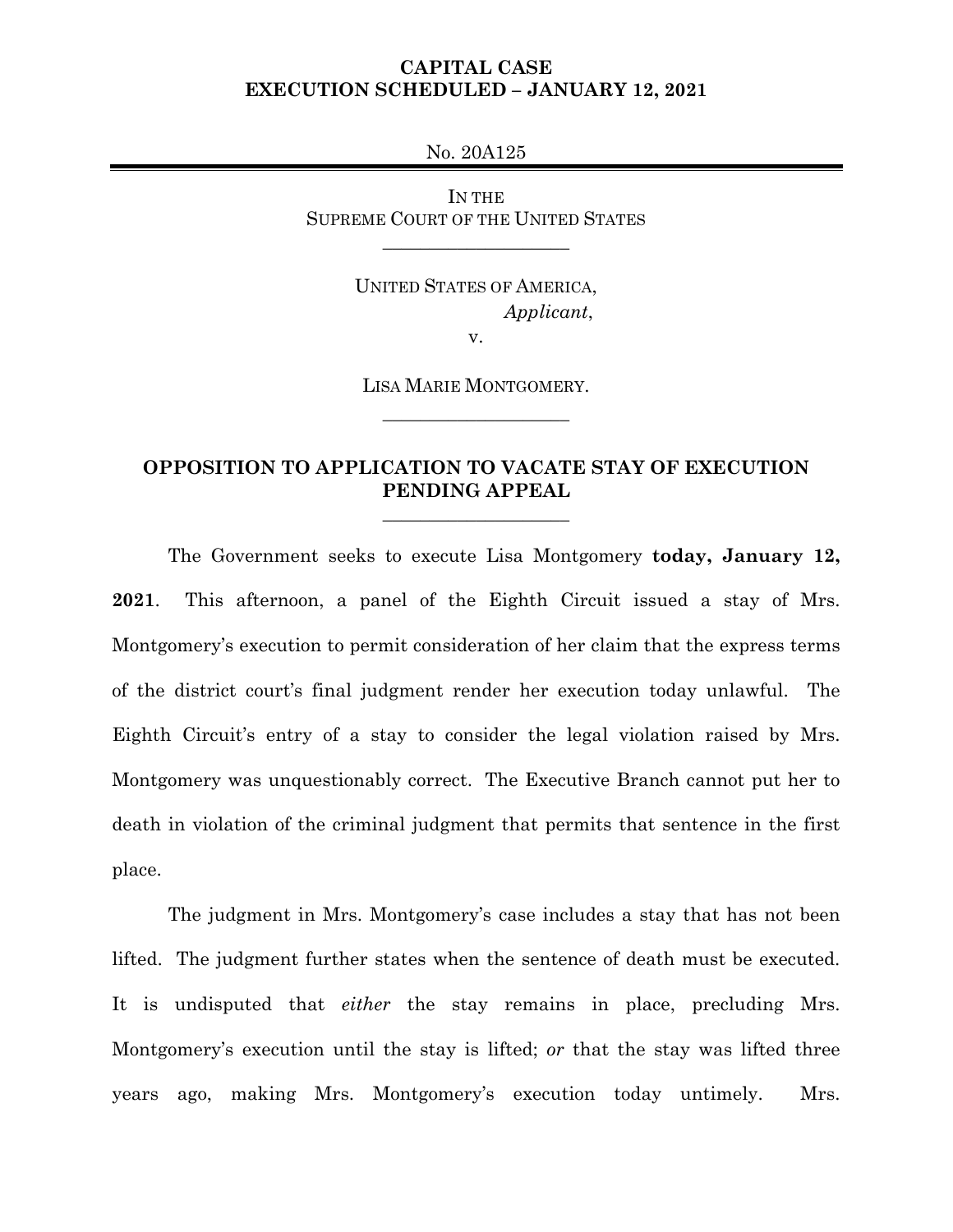Montgomery's appeal to the Eighth Circuit raises the simple question whether the Government may execute a person in violation of the plain terms of the criminal judgment entered against them.

The answer is obviously no, and the Government all but concedes the point. The Eighth Circuit has already determined the district court's order refusing to comply with the judgment will likely be reversed on appeal, that Mrs. Montgomery will suffer irreparable harm absent a stay, and that the balance of the equities and public interest weigh heavily against allowing the Government to prematurely execute Mrs. Montgomery in violation of the law. The plain text of the sentencing court's judgment makes the unlawfulness of an execution today undisputable. The Government's extraordinary request to vacate the stay and execute Mrs. Montgomery tonight is a shocking invitation to lawlessness.

Mrs. Montgomery is likely to succeed on the merits of her claim because the Government has designated her date of execution in violation of the express terms of the district court's criminal judgment. Mrs. Montgomery was sentenced to death in April 2008. *United States v. Montgomery*, 635 F.3d 1074, 1079 (8th Cir. 2011). The district court entered judgment on April 4, 2008 (the "Judgment"), ordering that "[i]f an appeal is taken from the conviction or sentence, execution of the judgment *shall be stayed pending further order* of th[e] [district court] upon receipt of the Mandate of the Court of Appeal," and that the execution "shall not be sooner than 60 days nor later than 90 days after the date of th[e] judgment." Appendix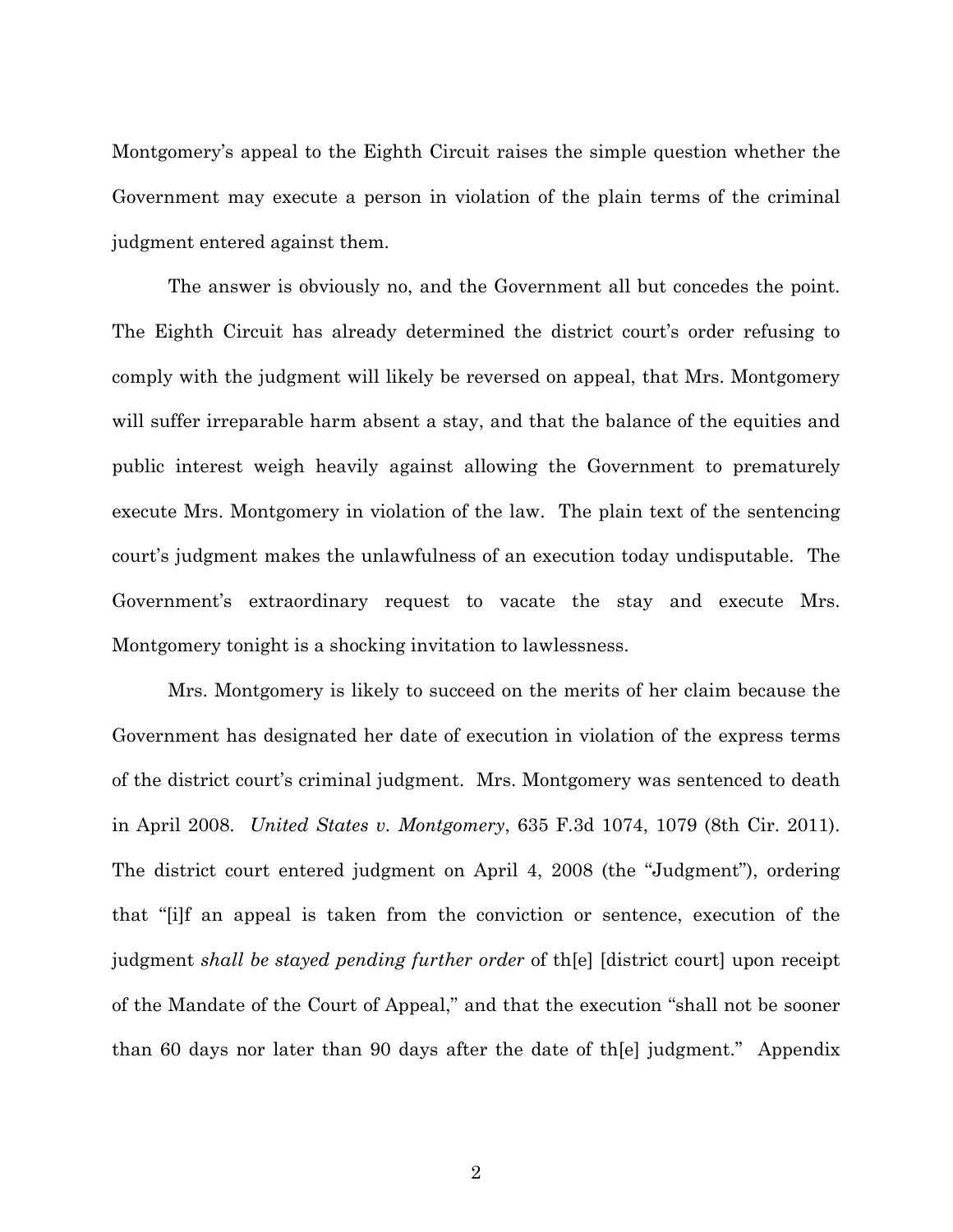("App") 4a (emphasis added).<sup>1</sup> All agree that the Government has never sought an order lifting the district court's stay, nor has the district court ever purported to issue such a stay-lifting order. As a result, the court's stay remains in effect. Indeed, for this very reason, in a case concerning a separate challenge to the Government's order designating the January 12 execution date, Judge Randolph Moss on the United States District Court for the District of Columbia expressed serious doubt about the lawfulness of allowing Mrs. Montgomery's execution to go forward today under the plain terms of the district court's final judgment.

The other stay factors likewise weigh in Mrs. Montgomery's favor. The Government primarily argues that their unlawful designation may be disregarded because Mrs. Montgomery supposedly delayed in bringing this claim. But it was the Government's obligation to comply with the law in implementing Mrs. Montgomery's sentence of death. And the claim Mrs. Montgomery asserts now that the Government must comply with the district court's Judgment, in the face of evidence that it intends to violate that Judgment—did not ripen until after the Government scheduled her execution, at a time when another stay was pending, which precluded that designation on other grounds. At any time, the Government could have sought, but failed to obtain, an order lifting the stay that makes Mrs. Montgomery's execution today unlawful. Fundamental principles of finality and the rule of law demand that the Government honor the terms of a sentence of death.

<span id="page-2-0"></span><sup>1</sup> "Dkt." refers to the district court's docket in *United States v. Montgomery*, 5:05-cr-06002-GAF-1 (W.D. Mo.).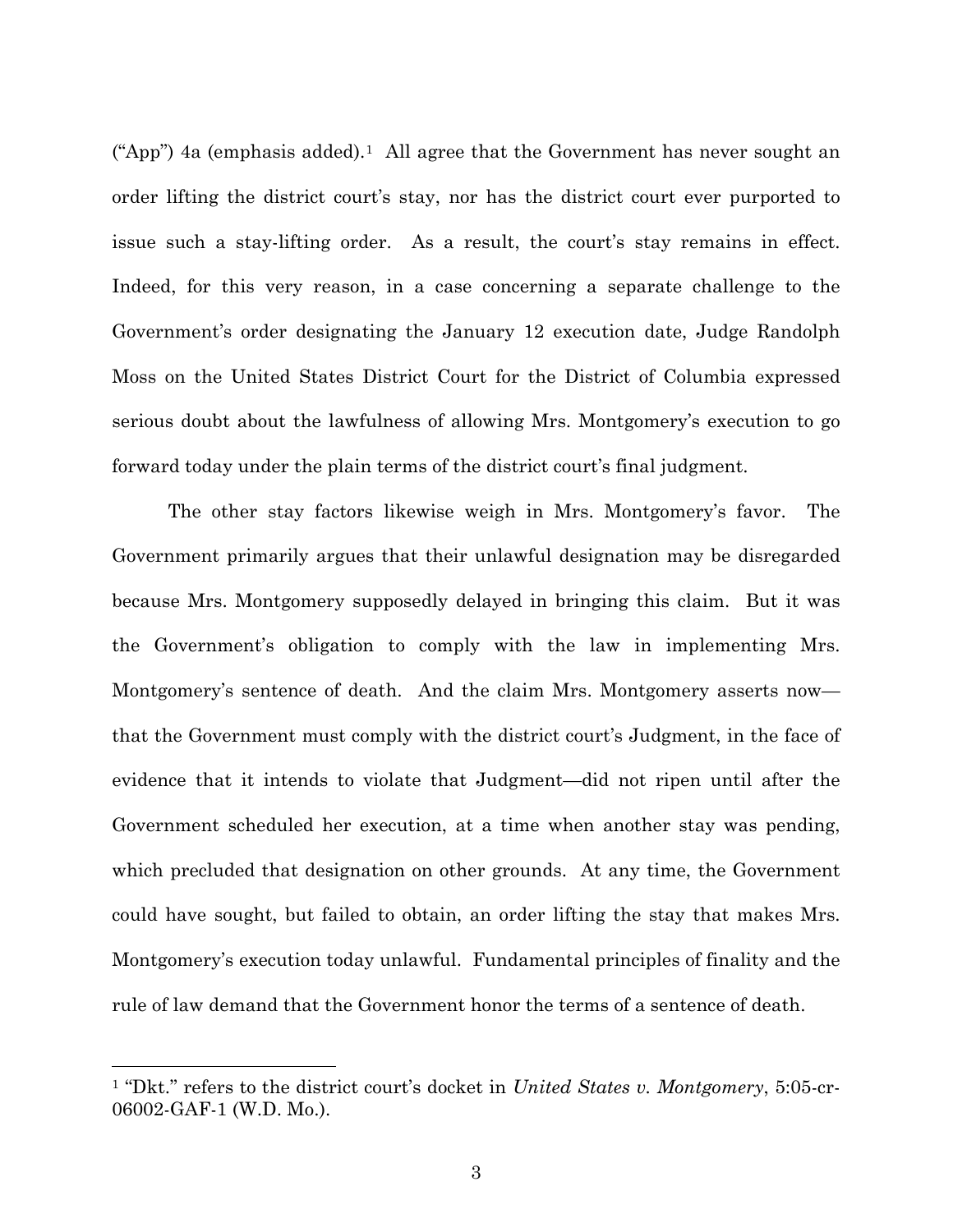If the stay of execution is lifted now, moreover, Mrs. Montgomery will suffer irreparable harm—she will be executed in clear violation of the Judgment against her, before its terms can be given their only plain meaning, and she will be deprived of the time to which she is entitled to seek clemency and prepare for death. Further, the balance of the equities and public interest weigh heavily against allowing the Government to prematurely execute Mrs. Montgomery in violation of law. Mrs. Montgomery does not contend that the district court's Judgment forever prevents her execution. Rather, following an appropriate motion by the Government, the district court may lift its stay, and then—subject to the notice requirements of the Judgment, the Federal Death Penalty Act, and the relevant federal regulations—Mrs. Montgomery's execution may be scheduled. Mrs. Montgomery's execution can proceed with minimal delay and little prejudice to the Government—but it cannot proceed in violation of the Judgment against her.

The Government asks the Court for permission to avoid ordinary appellate review. The Government's only justification for doing so is that it would like to execute Mrs. Montgomery on the arbitrary date it has selected before her various legal claims—which nearly a dozen federal judges have now concluded are so substantial as to warrant a stay of execution—can be fully adjudicated in the ordinary course. But while the Government assuredly has a "strong interest in enforcing its criminal judgments," *Hill v. McDonough*, 547 U.S. 573, 584 (2006), it has no interest at all in rewriting them—much less in circumventing the normal appellate process to do so. The Government comes nowhere close to meeting the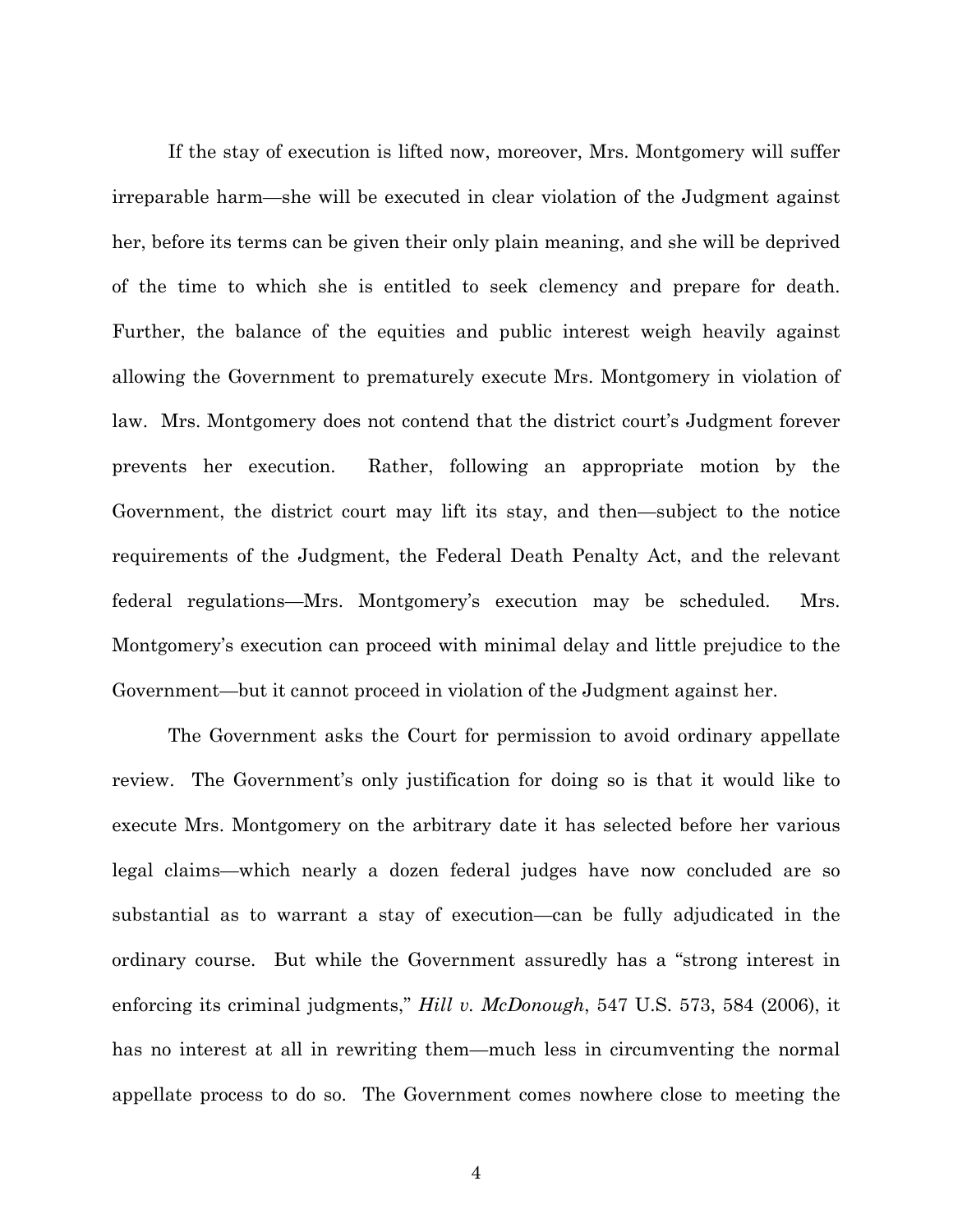high bar for this extraordinary relief to permit its rush to execution. The rule of law is of paramount importance in implementing a final judgment of death, and the Government's request should be denied.

#### **BACKGROUND**

Mrs. Montgomery was sentenced to death in April 2008*. See Montgomery*, 635 F.3d at 1079. The district court entered judgment on April 4, 2008, ordering that the "time, place and manner of execution are to be determined by the Attorney General, provided that the time shall *not be sooner than 60 days nor later than 90 days after the date of this judgment*."App. 4a (emphasis added). The court further ordered that "[i]f an appeal is taken from the conviction or sentence, execution of the judgment shall be stayed pending further order of this Court upon receipt of the Mandate of the Court of Appeal." *Id.* Mrs. Montgomery appealed the next day, Dkt. 403, automatically staying execution of the Judgment. On April 5, 2011, the Eighth Circuit affirmed, Dkt. 426, and the court of appeals' mandate issued on June 22, 2011, Dkt. 427. It is undisputed that, since the district court's Judgment was entered, the Government has never sought an order lifting the district court's stay, and the district court has never entered an order stating that the stay was lifted. *See* Dkt. 446, at 1-2.

In a different proceeding concerning the separate question whether the Government's decision to designate the January 12, 2021 execution date was proper under the Administrative Procedure Act, Judge Moss of the United States District Court for the District of Columbia recently observed that the district court's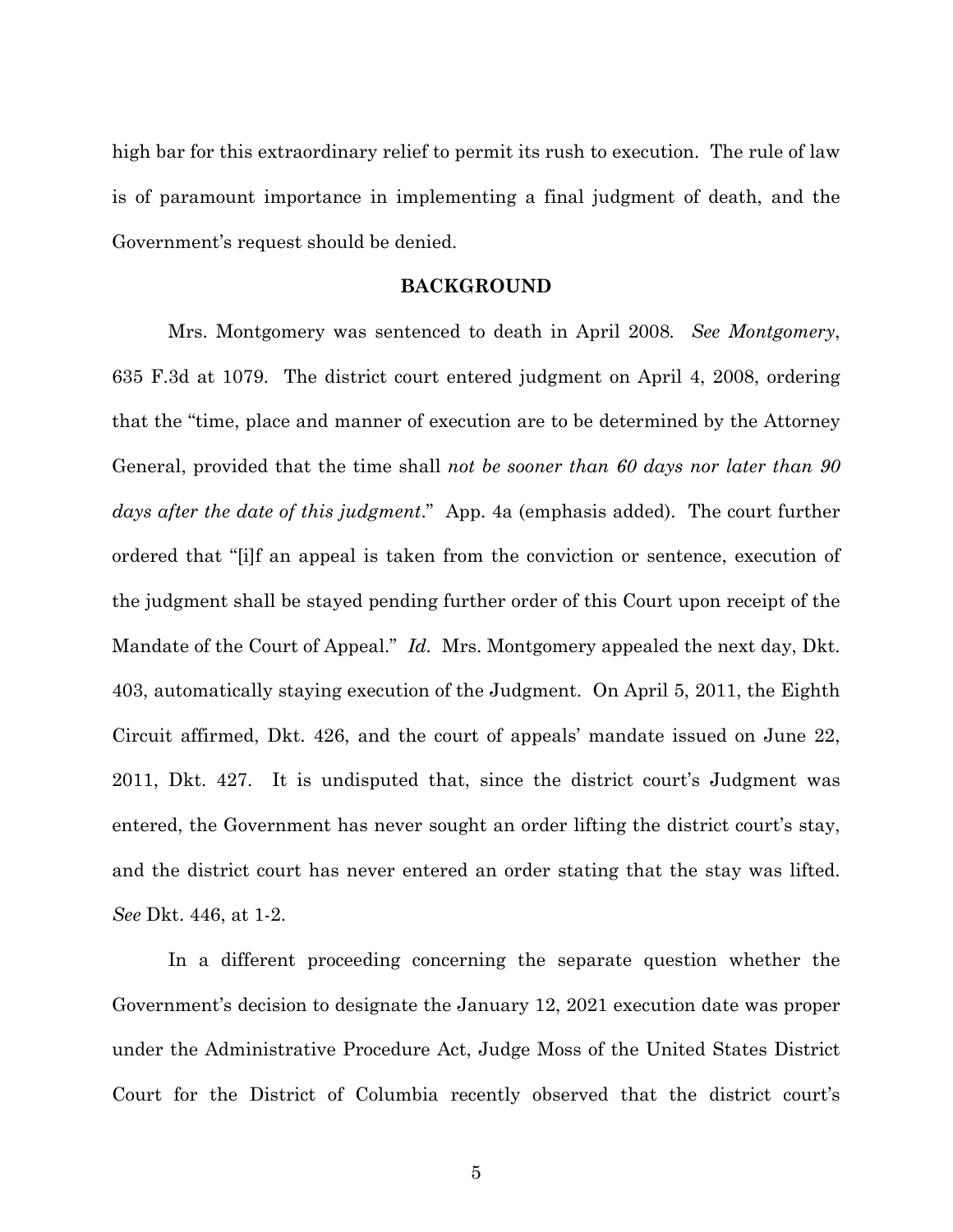Judgment evidently precluded the Government from carrying out the execution as scheduled. *See* Mem. Op. & Order at 14 n.3, *Montgomery v. Rosen*, No. 20-03261 (D.D.C. Dec. 24, 2020), ECF No. 47; Mem. Op. at 32 n.6, *Montgomery v. Rosen*, No. 20-03261 (D.D.C. Jan. 8, 2021), ECF No. 61. The D.C. district court explained that "it is unclear how the current execution date complies with the sentencing court's order" because the Judgment stayed Mrs. Montgomery's execution "pending further order of [the] Court," and there was not "any evidence that the stay was ever formally lifted." Mem. Op. at 32 n.6, *Montgomery v. Rosen*, No. 20-03261 (D.D.C. Jan. 8, 2021), ECF No. 61. Moreover, even if the stay "did expire automatically upon conclusion of Montgomery's appeal," the court explained, the January 12 execution date would still seem to contravene the Judgment, because more than 90 days will have passed both between (1) the court's Judgment on April 4, 2008, and the current execution date; and (2) "the time Plaintiff's collateral challenges were finally resolved" and the current date. *Id.* 

On January 9, 2021, more than nine years after the court of appeals' mandate issued and three days before Mrs. Montgomery's execution is scheduled, the Government returned to the district court in this matter. The Government filed a purported "Notice Regarding Supplemental Authority," informing the court of the D.C. district court's concern. *See* Dkt. 446. In the Government's view, that concern was misplaced because the district court's stay supposedly expired automatically, *sub silentio*, when the court denied Mrs. Montgomery's § 2255 motion on March 3, 2017. *See id.* at 2. The Government invited the district court to "enter an order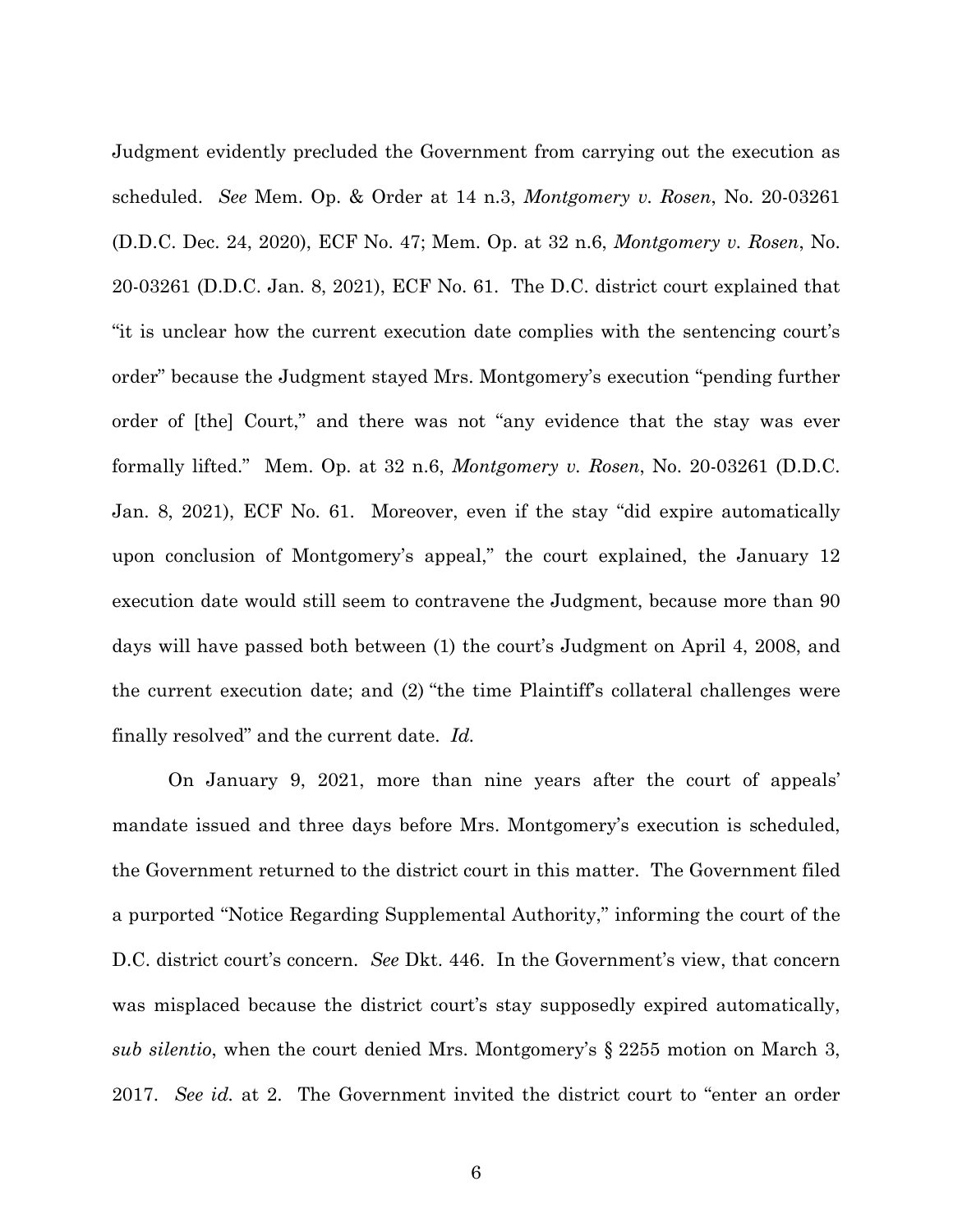confirming that its order denying Section 2255 relief terminated the stay of execution imposed in the judgment." *Id.* at 3.

The next day, Mrs. Montgomery filed a motion to enforce the judgment, requesting that the district court enter an order confirming that its final Judgment precludes the Government from carrying out the execution as scheduled. Dkt. 448. Mrs. Montgomery explained that the January 12, 2021 execution date is irreconcilable with the plain text of the court's 2008 Judgment: The court directed the Government to execute the sentence within 60 to 90 days of when the court's stay was lifted, and the stay has never been lifted. *Id.* at 1-2.

Mrs. Montgomery also responded to the Government's argument that the court's stay somehow expired *sub silentio* when the court denied her § 2255 motion in March of 2017. That order, she explained, never purported to lift the stay—nor could it have, because that would amount to authorizing the Government to execute Mrs. Montgomery while she was actively litigating her § 2255 motion on appeal. Moreover, Mrs. Montgomery noted that even if the Government were correct that the stay automatically expired on March 3, 2017, the January 12, 2021 execution date would then be years beyond the 90-day outer limit set by the Judgment, and therefore improper anyway. There is no conceivable construction of the district court's Judgment that would permit a January 12, 2021 date of execution.

On January 10, 2021, the district court denied Mrs. Montgomery's motion, holding that "in the Court's view, the stay lifted when [the court] denied [Mrs. Montgomery's §] 2255 motion" on March 3, 2017, and that "[t]he Court had no

7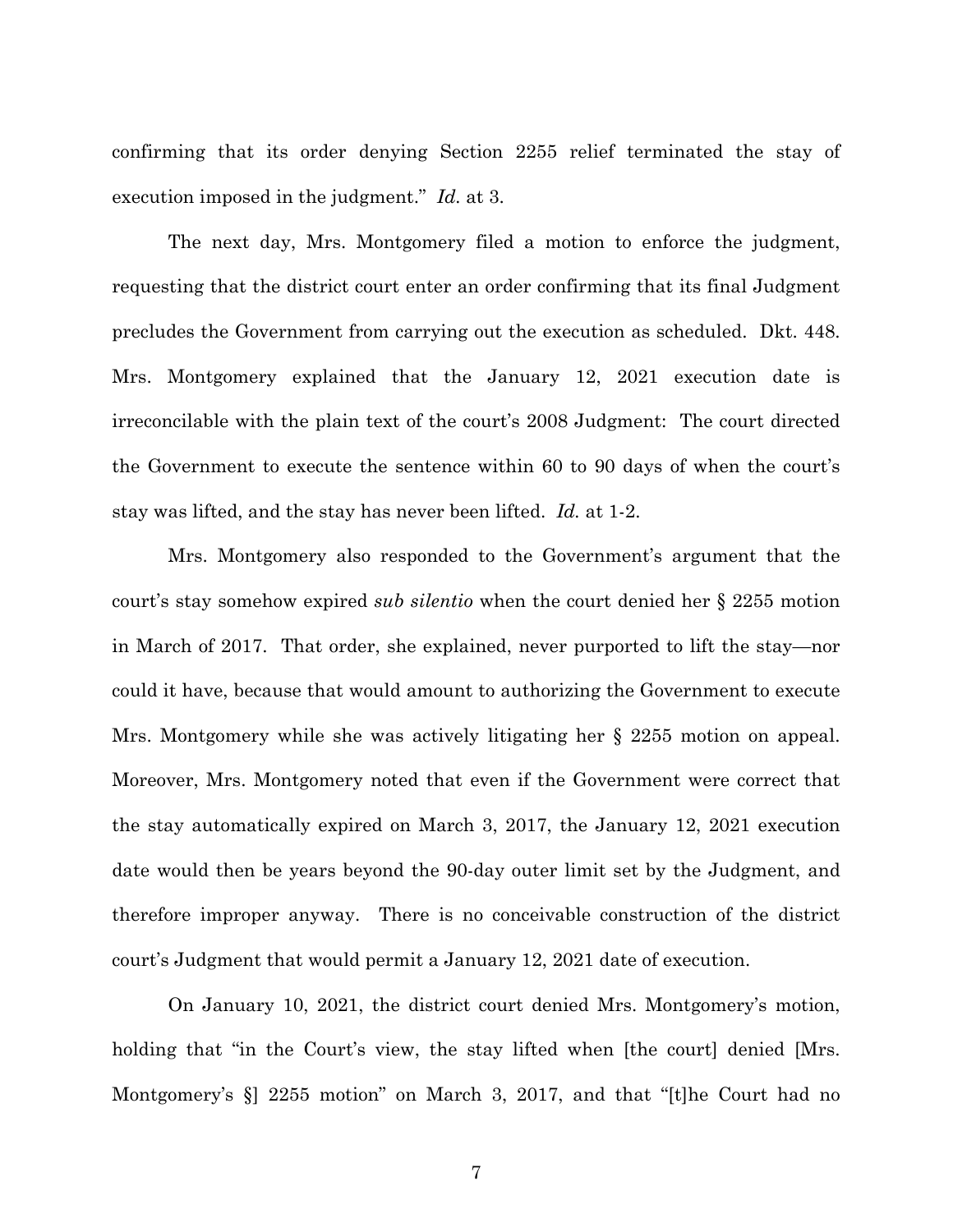intention to limit execution of the judgment beyond exhaustion of appeals." Dkt. 451, at 1. The district court also held that, insofar as Mrs. Montgomery's motion sought a stay of execution in the alternative, that request for a stay was denied. *See id.* at 1 n.1.

On January 11, 2021, Mrs. Montgomery appealed and moved for a stay in the Eighth Circuit. Today, the court of appeals granted a stay of execution pending resolution of Mrs. Montgomery's appeal. App. 1a.<sup>2</sup> The Government now asks this Court to vacate that stay so that it can execute Mrs. Montgomery tonight.

### **ARGUMENT**

The standard of review on an application to vacate a stay of execution is highly deferential. A stay of execution is an equitable remedy that lies within a court's discretion. *See Kemp v. Smith*, 463 U.S. 1321 (1983) (Powell, J., in chambers). Where, as here, a court of appeals has granted a stay of execution, "this Court generally places considerable weight on the decision reached by the court[] of

<span id="page-7-0"></span><sup>2</sup> The Government relies (at 3) on *Dunn v. McNabb*, 138 S. Ct. 369, 369 (2017) to argue that the court of appeals' order was not adequately reasoned. But *Dunn* is inapposite. There, the district court expressly concluded that the merits were in "equipoise," such that "a traditional stay of execution" was unwarranted, yet nonetheless granted an All Writs Act Injunction against the execution. *Grayson v. Dunn*, 2017 WL 4638594, at \*4 (M.D. Al. Oct. 16, 2017). The court of appeals here did no such thing. Rather, Mrs. Montgomery's motion in the court of appeals invoked only the traditional stay standard, *see Nken v. Holder*, 556 U.S. 418, 426 (2009), so in granting the motion, the court of appeals necessarily found that standard satisfied. Mrs. Montgomery's motion also raised only one legal issue relating the district court's judgment, so the legal basis for the court of appeals' stay is obvious. The merits of that sole legal issue, moreover, are inarguable—as demonstrated by the fact that the Government barely addresses the merits in its application to this Court.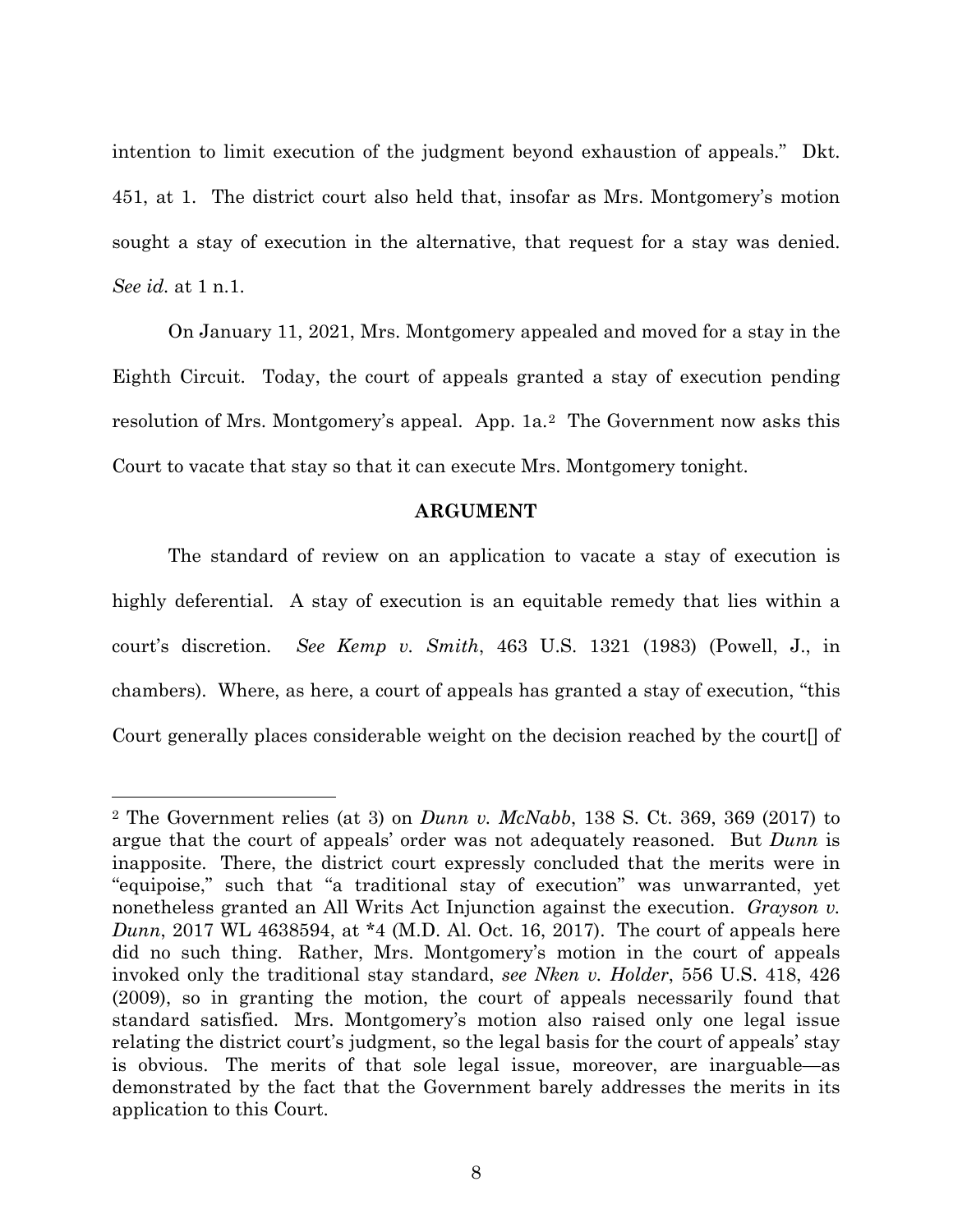appeals." *Barefoot v. Estelle*, 463 U.S. 880, 896 (1983). "Only when the lower courts have clearly abused their discretion in granting a stay should [this Court] take the extraordinary step of overturning such a decision." *Dugger v. Johnson*, 485 U.S. 945, 947 (1988) (O'Connor, J., joined by Rehnquist, C.J., dissenting); *see also Doe v. Gonzales*, 546 U.S. 1301, 1307, 1309 (2005) (Ginsburg, J., in chambers) (denying application to vacate stay entered by court of appeals because "the applicants have not shown cause so extraordinary as to justify this Court's intervention in advance of the expeditious determination of the merits toward which the Second Circuit is swiftly proceeding" (internal quotation marks omitted)).

In evaluating whether to grant a stay of execution, courts consider four factors: "(1) whether the stay applicant has made a strong showing that [s]he is likely to succeed on the merits; (2) whether the applicant will be irreparably injured absent a stay; (3) whether issuance of the stay will substantially injure the other parties interested in the proceeding; and (4) where the public interest lies." *Nken v. Holder*, 556 U.S. 418, 426 (2009). The Eighth Circuit did not abuse its discretion in holding that these factors weighed in favor of a stay. Mrs. Montgomery has made a strong showing that she is likely to succeed on the merits of her appeal, and the remaining stay factors are also satisfied.

## **I. The Eighth Circuit Correctly Concluded That Mrs. Montgomery Is Likely To Succeed On The Merits**

As the Eighth Circuit necessarily recognized, Mrs. Montgomery is likely to succeed in establishing that the January 12 execution date violates the district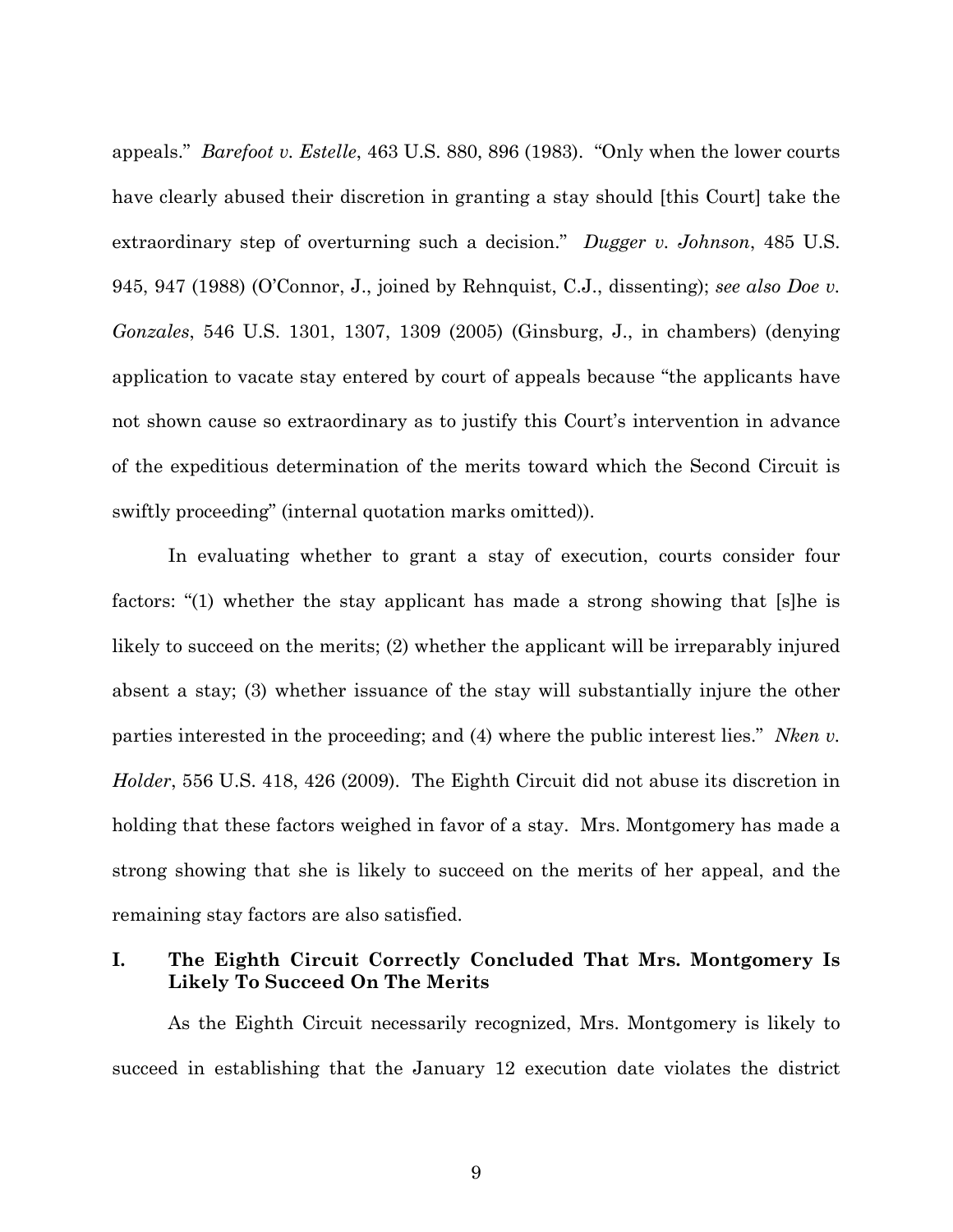court's Judgment. Mrs. Montgomery's position is compelled by the plain text of the Judgment, as well as the bedrock principle that a final judgment cannot ordinarily be modified, except in limited circumstances that inarguably are inapplicable here. The Government now halfheartedly attempts to pervert these principles under the pressures of a rush to execution—precisely when the rule of law matters the most. That attempt should be rejected.

### **A. The January 12 Execution Date Is Unlawful**

The plain terms of the district court's Judgment make clear that executing Mrs. Montgomery today would be unlawful.

1. The Judgment unambiguously describes in what circumstances Mrs. Montgomery's judgment—in this case, her execution—will be stayed and for how long. It provides that "[i]f an appeal is taken from the conviction or sentence, execution of the judgment *shall be stayed pending further order* of th[e] [district] [c]ourt upon receipt of the Mandate of the Court of Appeal." App. 4a (emphasis added). The Government does not dispute that a stay here was triggered when Mrs. Montgomery took an appeal on April 5, 2008. Nor could it: the Judgment uses the mandatory term "shall," making clear that the stay of her judgment is automatically triggered if, and when, an appeal is taken from the conviction or sentence. The only question then is whether that stay remains in effect to this day.

The answer to that question is plainly yes. In addition to describing the conditions under which a stay is triggered, the Judgment sets out two preconditions that must be met for the stay to lift: the district court must (i) issue a "further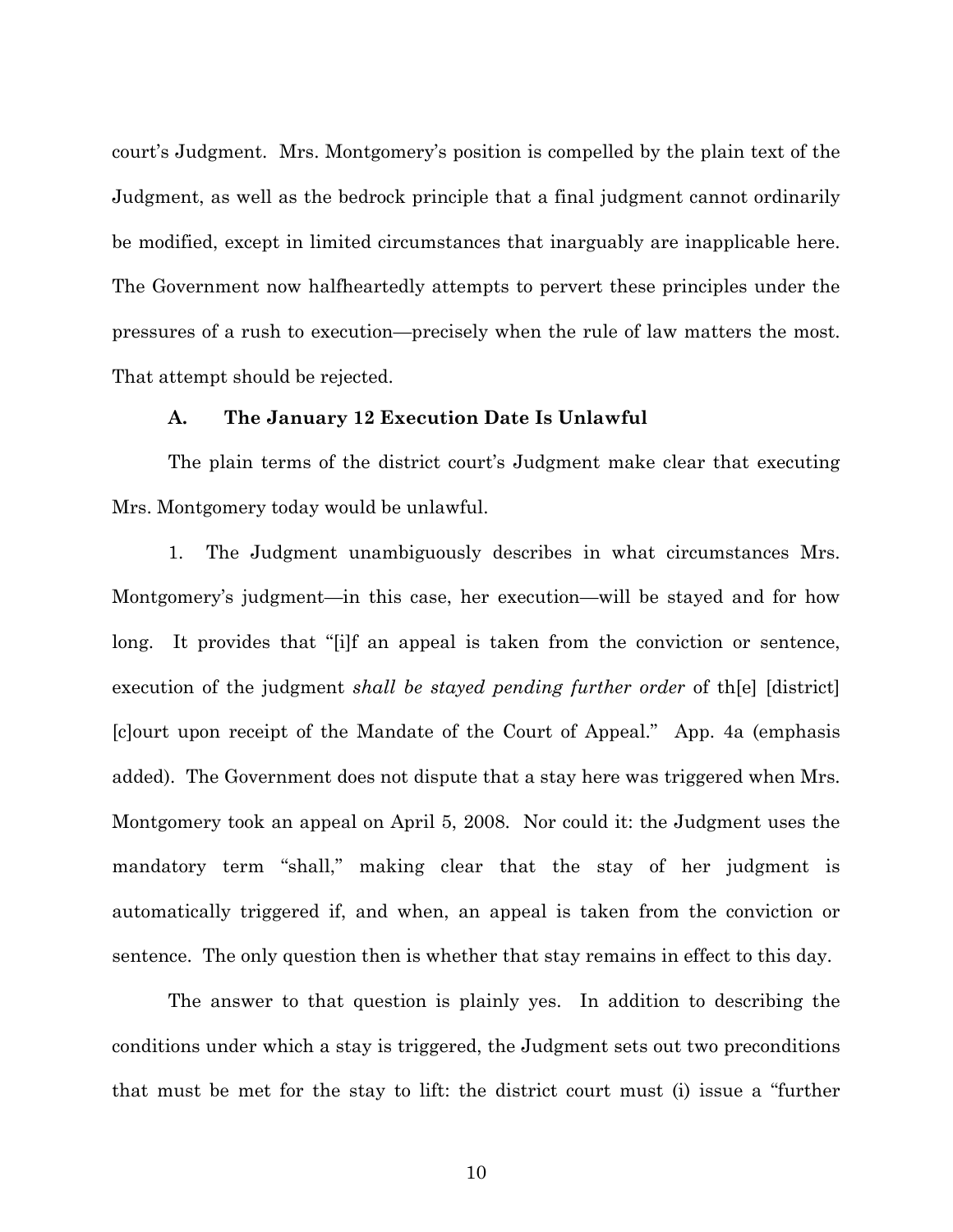order" and (ii) do so "after receipt of the Mandate of the Court of Appeal." *Id.* No order of the district court satisfies those conditions here. The court of appeals' mandate issued on June 22, 2011. Dkt. 427. Since then, the district court has issued no order stating that the stay of execution has been lifted. *See* Mem. Op. at 32 n.6, *Montgomery v. Rosen*, No. 20-03261 (D.D.C. Jan. 8, 2021), ECF No. 61 (D.C. district court observing that "[t]he sentencing court … stayed execution of its judgment 'pending further order of [the] Court upon receipt of the Mandate of the Court of Appeal[s],' and the parties have not produced any evidence that the stay was ever formally lifted" (citation omitted)).

2. The Government endeavors (at 19-20) to construe the district court's March 3, 2017 order denying Mrs. Montgomery's § 2255 motion in her collateral review proceeding as the qualifying order. That effort founders for at least two reasons.

*First*, the district court's order denying Mrs. Montgomery's § 2255 motion necessarily *preceded* receipt of this Court's mandate on that motion. Although the district court denied Mrs. Montgomery's § 2255 motion on March 3, 2017, *see* Order, *Montgomery v. United States*, 12-cv-08001-GAF (Mar. 3, 2017), Dkt. 212, Mrs. Montgomery's § 2255 appeal did not become final until the Supreme Court denied rehearing on August 3, 2020, *see Montgomery v. United States*, 141 S. Ct. 199 (2020). The Government appears to argue (at 19-20) that the only relevant mandate was the one concerning Mrs. Montgomery's direct appeal. But Mrs. Montgomery's § 2255 motion was plainly an attack on her "sentence" within the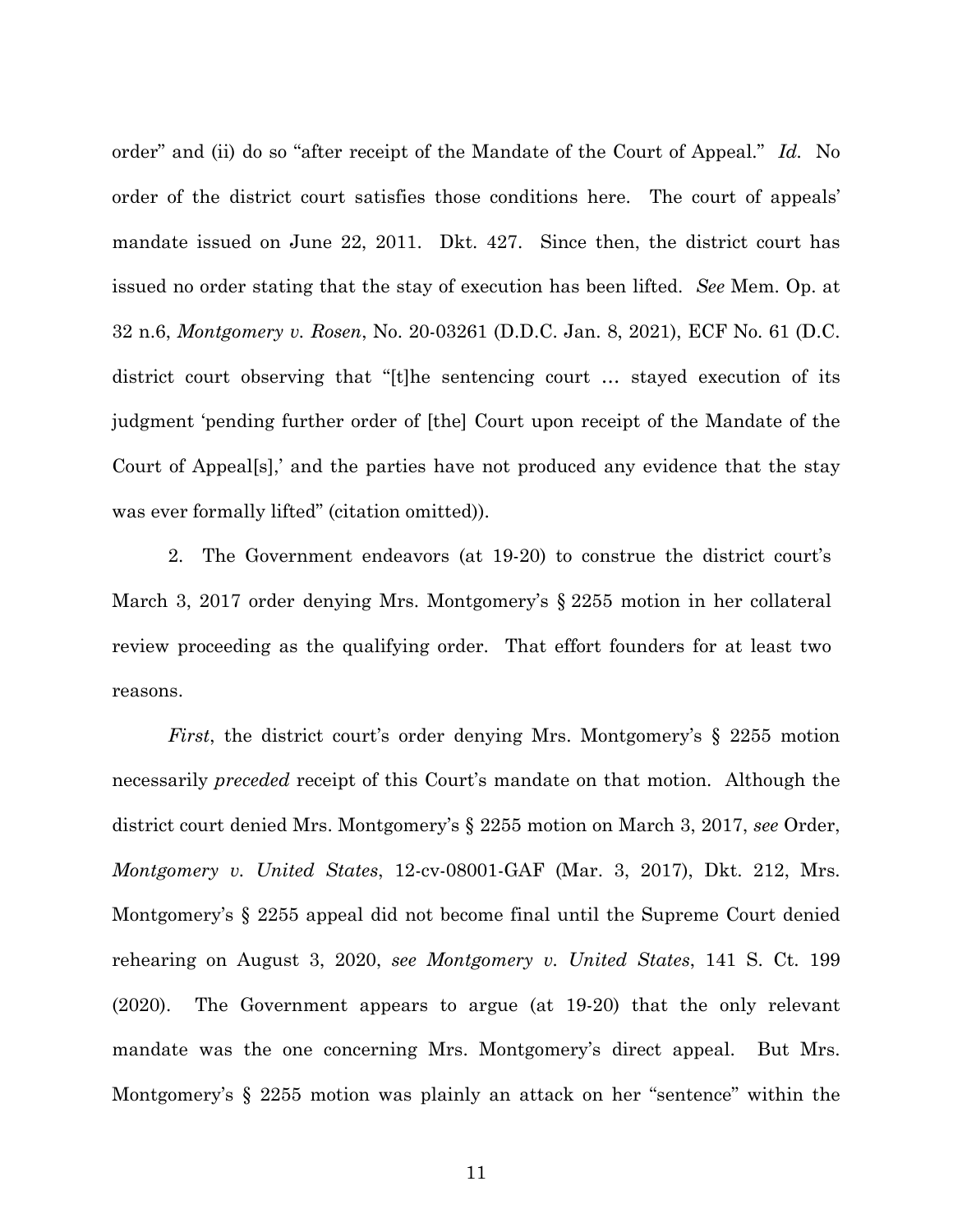meaning of the Judgment; after all, the entire purpose of § 2255 is to challenge a "sentence [as] imposed in violation of the Constitution or laws of the United States." 28 U.S.C. § 2255.

*Second*, on the Government's reading, the Court's Judgment would have allowed the Government to execute Mrs. Montgomery while she was actively litigating her § 2255 motion on appeal. Indeed, on this implausible view, the Judgment arguably *required* the Government to execute Mrs. Montgomery while her appeal was pending, as the Judgment stated that the Government "shall" not execute Mrs. Montgomery "later than 90 days after the date of th[e] judgment." App. 4a. The Government does not (and cannot) contest that federal law plainly prohibits the execution of a federal prisoner while a first collateral attack on the sentence remains pending. But if that is true, then the district court's order denying Mrs. Montgomery's § 2255 could not have started the 60-to-90 day clock for execution of the sentence. *See* 18 U.S.C. § 3596(a) (sentence of death not implemented until after "exhaustion of the procedures for appeal of the judgment of conviction and for review of the sentence").[3](#page-11-0) Rather, that window was stayed, by

<span id="page-11-0"></span><sup>3</sup> The only case the Government discusses as supposed support for the proposition that the district court's order denying Mrs. Montgomery's § 2255 motion lifted the stay actually cuts against the position it advances here. Stay App. 23. The assertion that the court in *United States v. Vialva*, 6:99-cr-00070-ADA (W.D. Tex. Sept. 11, 2020), construed a "judgment containing language similar to what Montgomery puts at issue here," Stay App. 23, is simply incorrect. The court in *Vialva* based its conclusion on language not present here—in *Vialva*, "the first paragraph of the judgment indicat[ed] that the Government *will* implement Vialva's sentence upon the exhaustion of his appeals." *See* Order on Motion for Injunctive Relief at 6, *United States v. Vialva*, 6:99-cr-070-ADA (W.D. Tex. Sept. 11, 2020),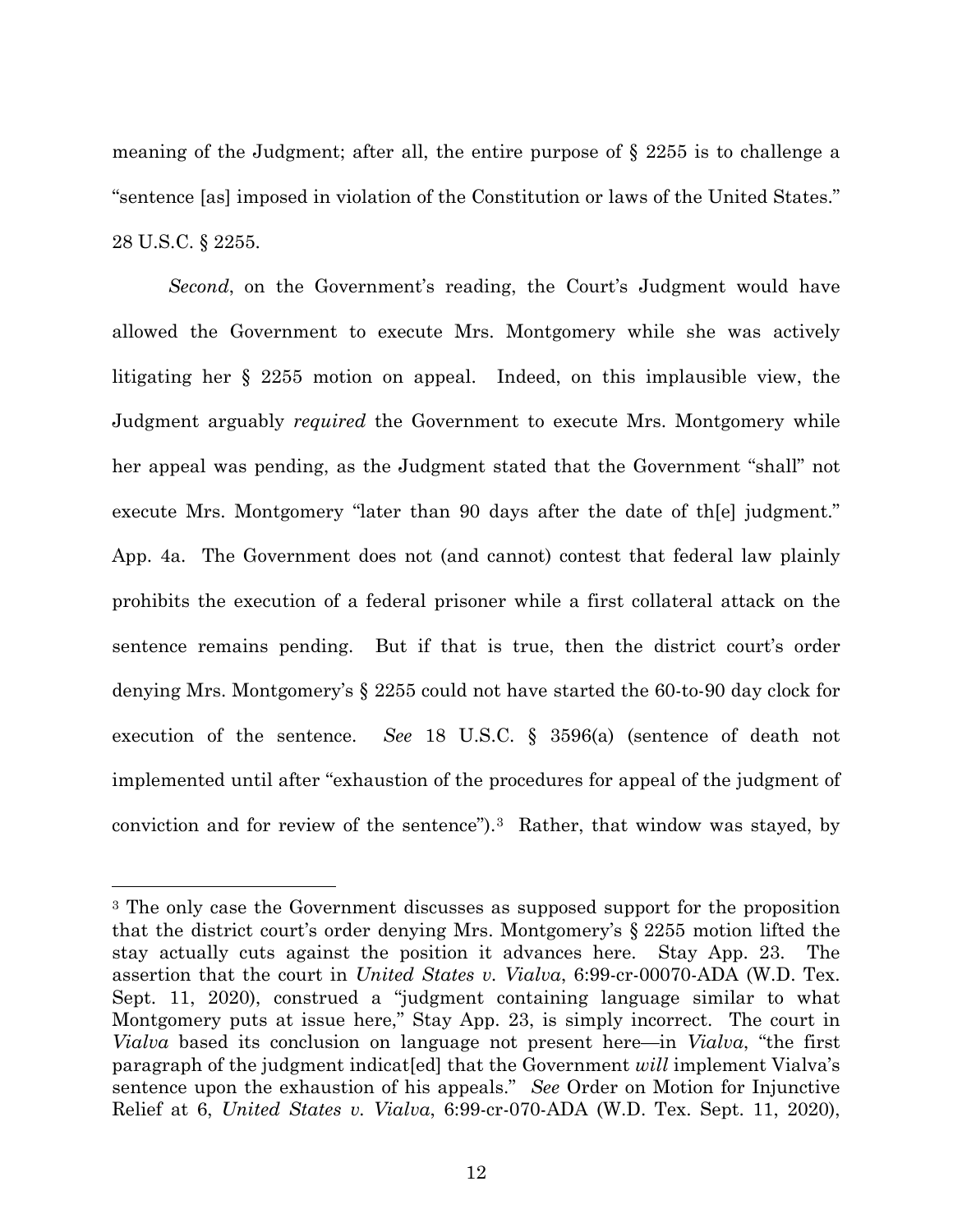effect of the Court's Judgment, through exhaustion of Mrs. Montgomery's direct and collateral appeals. And all that is required for that stay to be lifted is an order by the district court that the Government never sought nor obtained.

 3. Notably, even if the Government *were correct*—and the district court's March 3, 2017 order denying Mrs. Montgomery's § 2255 motion *was* a "further order" lifting the stay—it *still* would be unlawful to execute Mrs. Montgomery today under the terms of the Judgment. The Judgment is equally clear in setting out the requirements for the execution date itself: "that time shall not be sooner than 60 days nor later than 90 days" after the stay is listed. App. 4a. It has been three years since the district court denied Mrs. Montgomery's § 2255 motion. *See* Order, *Montgomery v. United States*, 12-cv-08001-GAF (Mar. 3, 2017), ECF No. 212. The January 12 execution date is thus years beyond the 90-day outer limit set by the Judgment, even assuming that Judgment was stayed until March 3, 2017. In fact, under the view that the stay lifted in March 2017, the Government would now be forever barred from executing Mrs. Montgomery pursuant to the plain terms of its Judgment.

The Government offers no explanation for how its plan to execute Mrs.

Dkt. 690. That language, the court reasoned, made clear that there were no "limitations placed on the Attorney General's authority to set an execution date … after Vialva had exhausted his appeals." *Id.* The Judgment here contains no such language mandating that the Government "will implement" Mrs. Montgomery's sentence upon the exhaustion of her appeals. To the contrary, the Judgment states unambiguously that "execution of the judgment shall be stayed pending further order of [the district court] upon receipt of the Mandate of the Court of Appeal." App. 4a.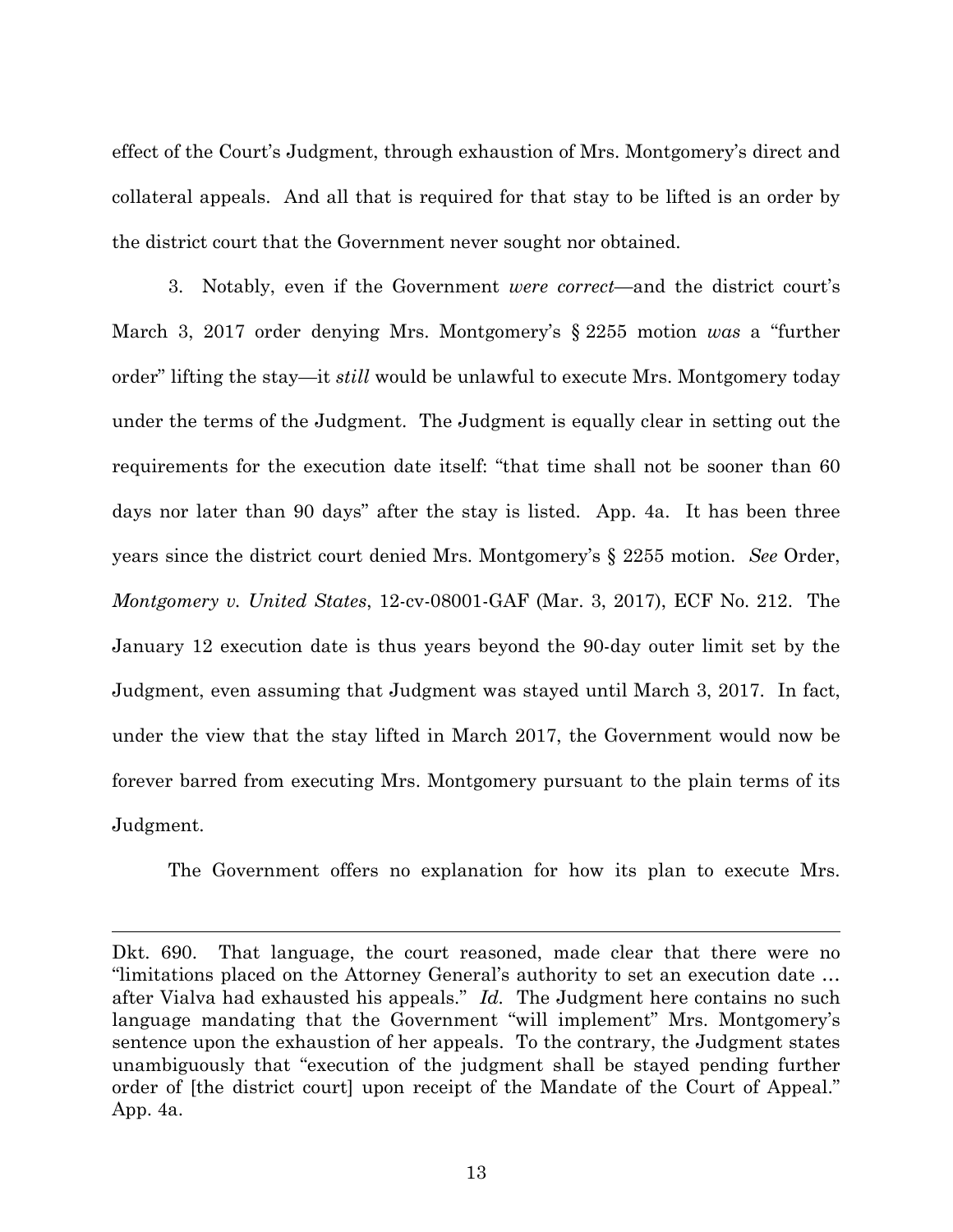Montgomery three years after the 2017 order accords with the Judgment's command that the execution occur "not … sooner than 60 days nor later than 90 days after the date of th[e] judgment." App. 4a. Instead, the Government urges this Court to simply ignore that time limitation for three reasons, none of which is persuasive.

*First*, the Government cites the district court's apparent private, subjective intention that in specifying a time limit for execution of its Judgment, the district court "had no intention to limit execution of the judgment" outside that time window. Stay App. 22 (quoting App. 2a). But as this Court has explained, the "subjective intent of the sentence judge … provide[s] a questionable basis for testing the validity of his judgment" and here the terms of the Judgment are pellucid and irreconcilable with the district court's apparent intention. *United States v. Addonizio*, 442 U.S. 178, 187 (1979). Sentences have objective legal meaning. It cannot seriously be disputed that the rule of law constrains the Government to mete out punishment in compliance with the plain terms of the judgment duly entered by a federal court. Absent an enumerated exception to this Court's general command concerning the finality of sentences, judgments cannot be rewritten out of convenience.

*Second*, the Government argues (at 22) that it may violate the clear time window in the Judgment based on the novel argument that "[n]othing in the judgment purported to prohibit the Government from ever executing the judgment if it did not comply with the initial 90-day deadline." But the Government cites

14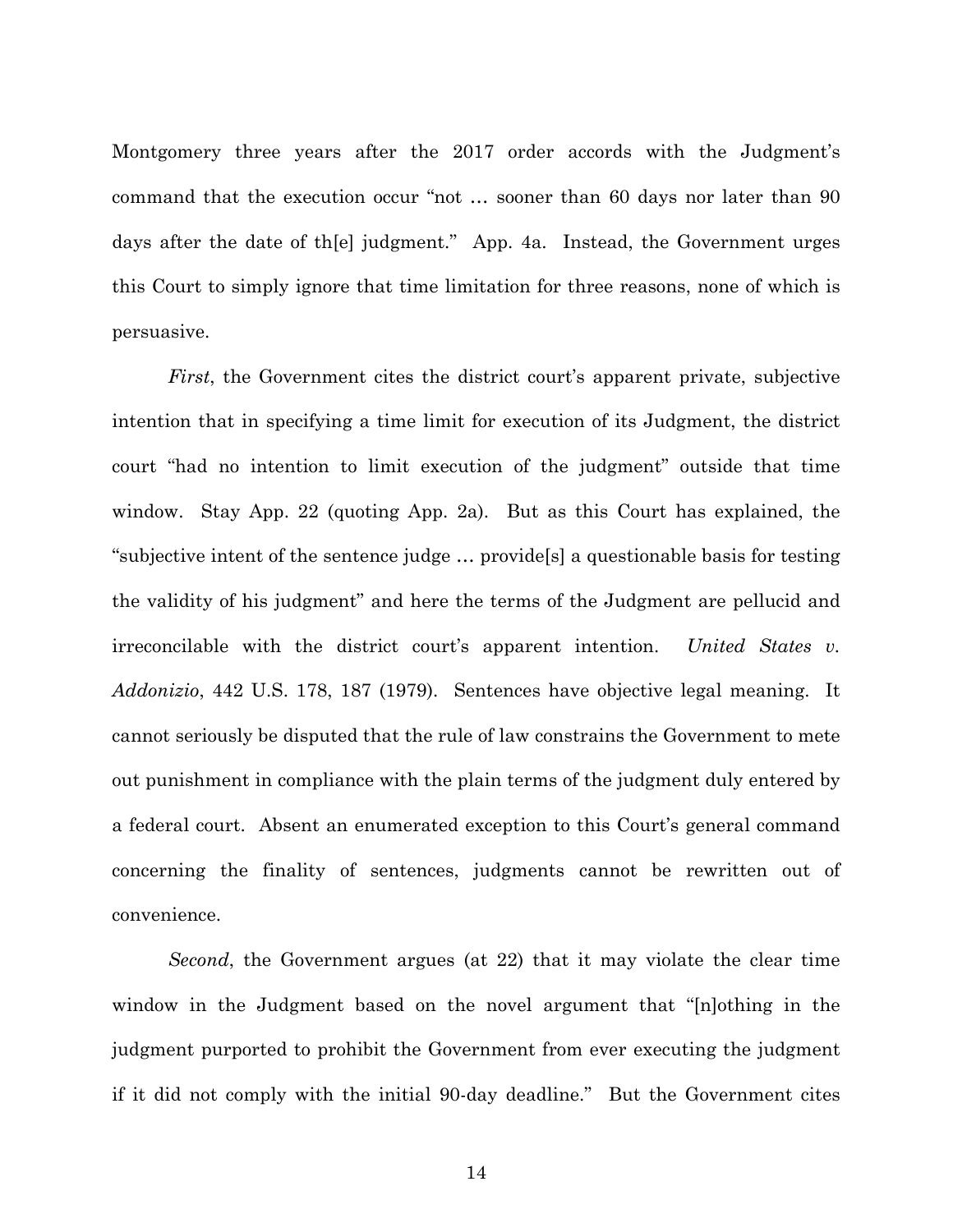nothing to support its absurd contention that the terms of a final criminal judgment do not have effect unless a court specifies separate consequences that will flow from noncompliance. The import and meaning of a final judgment is clear on its face: its words must be followed. Indeed, the Government's authority to execute Mrs. Montgomery flows entirely from the sentencing court's judgment.<sup>[4](#page-14-0)</sup>

*Third*, the Government contends (at 22) that the Court must read the 90-day deadline in view of the "automatic stay imposed by the judgment itself." But that is precisely Mrs. Montgomery's point. The only sensible way to read the deadline in the Judgment is that the 60-to-90 day window begins to run when the Judgment becomes effective, but is tolled during the pendency of the district court's stay. Once the stay is lifted—which will merely require a "further order" of the sentencing court expressly lifting the stay—the Government will be able to move forward with the execution within 60 to 90 days. But the stay has not been lifted. Indeed, the bizarre upshot of the Government's argument that the stay lifted in 2017 is that it will never be able to comply with the express terms of the Judgment

 The Government's objections to following the 90-day window in the Judgment are all resolved by giving the Judgment its natural meaning: that the district court directed the Government to execute the sentence within 60 to 90 days of when the

<span id="page-14-0"></span><sup>4</sup> As Mrs. Montgomery has explained, *Dolan v. United States*, 560 U.S. 605 (2010), is plainly inapposite. *Contra* Stay App. 22-23. *Dolan* involved a statute failing to specify the consequences of noncompliance with a timing provision. 560 U.S. at 611. This case, in contrast, involves a criminal judgment that governs and constrains the Government's implementation of a criminal sentence and provides a simple avenue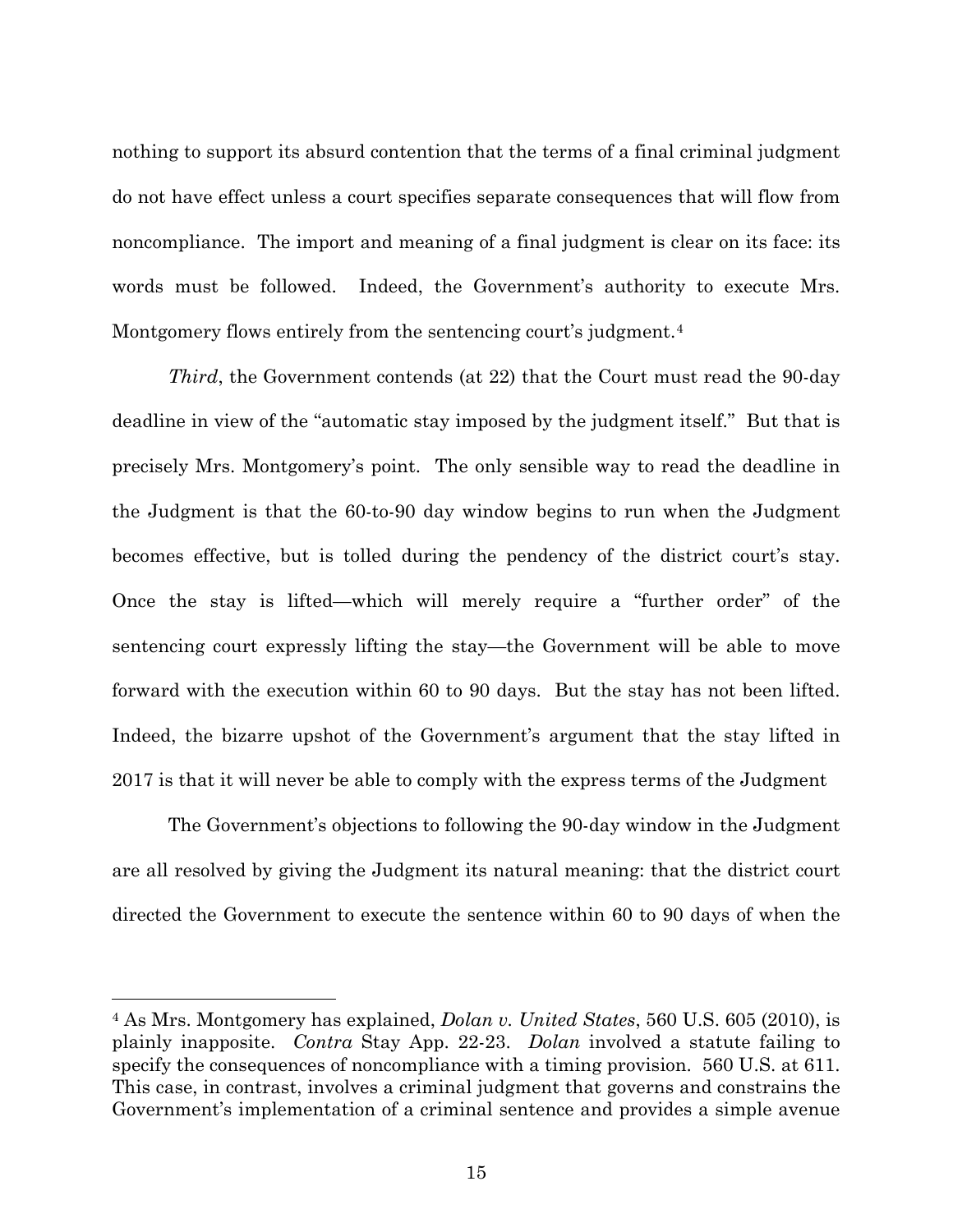stay was lifted. All the Government has to do is seek an order from the district court lifting the stay, at which point it will have 60 to 90 days to execute Mrs. Montgomery. The Government has never sought or obtained such an order.

 4. However the Government attempts to reconceive the district court's orders in this case, the upshot is the same: executing Mrs. Montgomery today would violate the unambiguous terms of a final criminal judgment. The only path around the Judgment itself would be to amend it, but that path too would violate the law. Criminal sentences are final. As this Court has emphasized, a "'judgment of conviction … constitutes a final judgment' and may not be modified by a district court except in limited circumstances." *Dillon v. United States*, 560 U.S. 817, 824 (2010) (quoting 18 U.S.C. § 3582(b)). Federal law provides specific, "rare exception[s] to the finality of criminal judgments." *United States v. Koons*, 850 F.3d 973, 976 (8th Cir. 2017), *aff'd*, 138 S. Ct. 1783 (2018). Neither the Government nor the district court cited any such exception, however, and none applies here. *See* 18 U.S.C. § 3582(c) (permitting sentence reductions for "extraordinary and compelling reasons," for certain elderly prisoners, as "otherwise expressly permitted by statute," or pursuant to sentencing-range reductions); Fed. R. Crim. P. 35(a) (permitting sentence corrections for "arithmetic, technical, or other clear error" or sentence reductions for substantial assistance to the Government).

Permitting the district court to nonetheless carry out a *de facto* amendment

for the Government to move forward: obtain from the district court an order lifting the stay.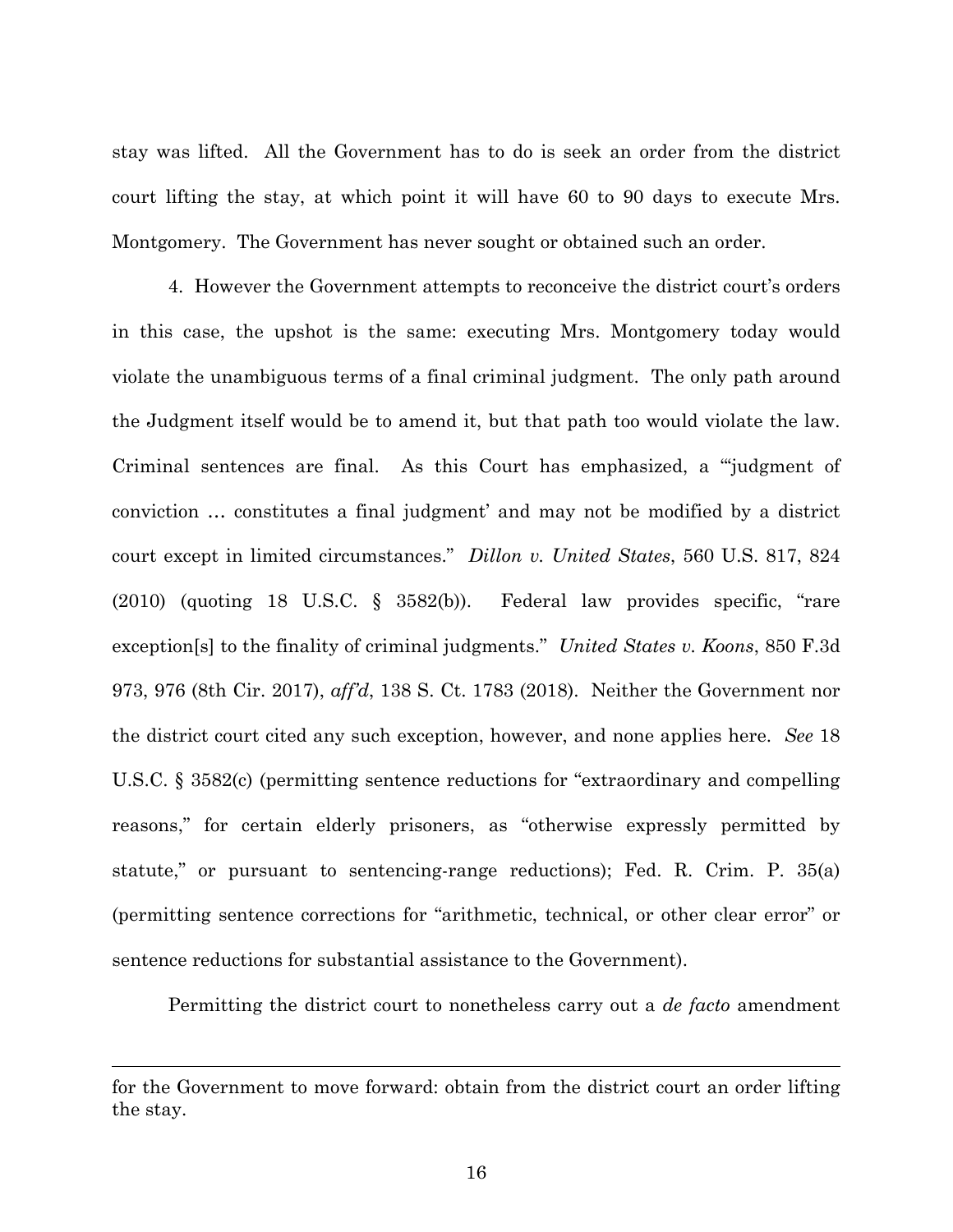of its final judgment would also conflict with recent judicial authority addressing precisely this question, and—consistent with the bedrock principle of finality holding that courts lack authority to amend their judgments to accommodate the Government's preferences for implementing a sentence of death.

In *United States v. Higgs*, No. CR PJM 98-520, 2020 WL 7707165 (D. Md. Dec. 29, 2020), the sentencing court's original judgment and order, entered in 2001, specified that the defendant's federal execution was to be carried out in accordance with Maryland law. *Id.* at \*1. After Maryland abolished the death penalty in 2013, the Government initially asked the court to amend its 2001 judgment to direct that the defendant's execution be carried out in Indiana, pursuant to Indiana law. *See id.* When the defendant noted that the court lacked jurisdiction to do so—there, as here, none of the limited exceptions to the finality of the judgment applied—the Government "conced[ed] … that the Court indeed lacked the authority to amend the judgment." *Id.* at \*3. The Government then "abruptly changed its stance" and asked that the sentencing court instead "'supplement' its judgment to the same effect." *Id.* at \*4. Simply restating that argument evinces why it failed: a "supplemental order … would constitute an amendment of the original judgment in all but name," which, again, the Government conceded the court had no authority to do. *Id.* at \*5. Recognizing the importance of the "novel legal issues presented" in the case, the Fourth Circuit is taking up this question to give it due consideration on an expedited schedule. *United States v. Higgs*, 20-18, ― F. App'x ―, 2021 WL 81779, at \*1 (4th Cir. Jan. 8, 2021) (mem.). And the Government just today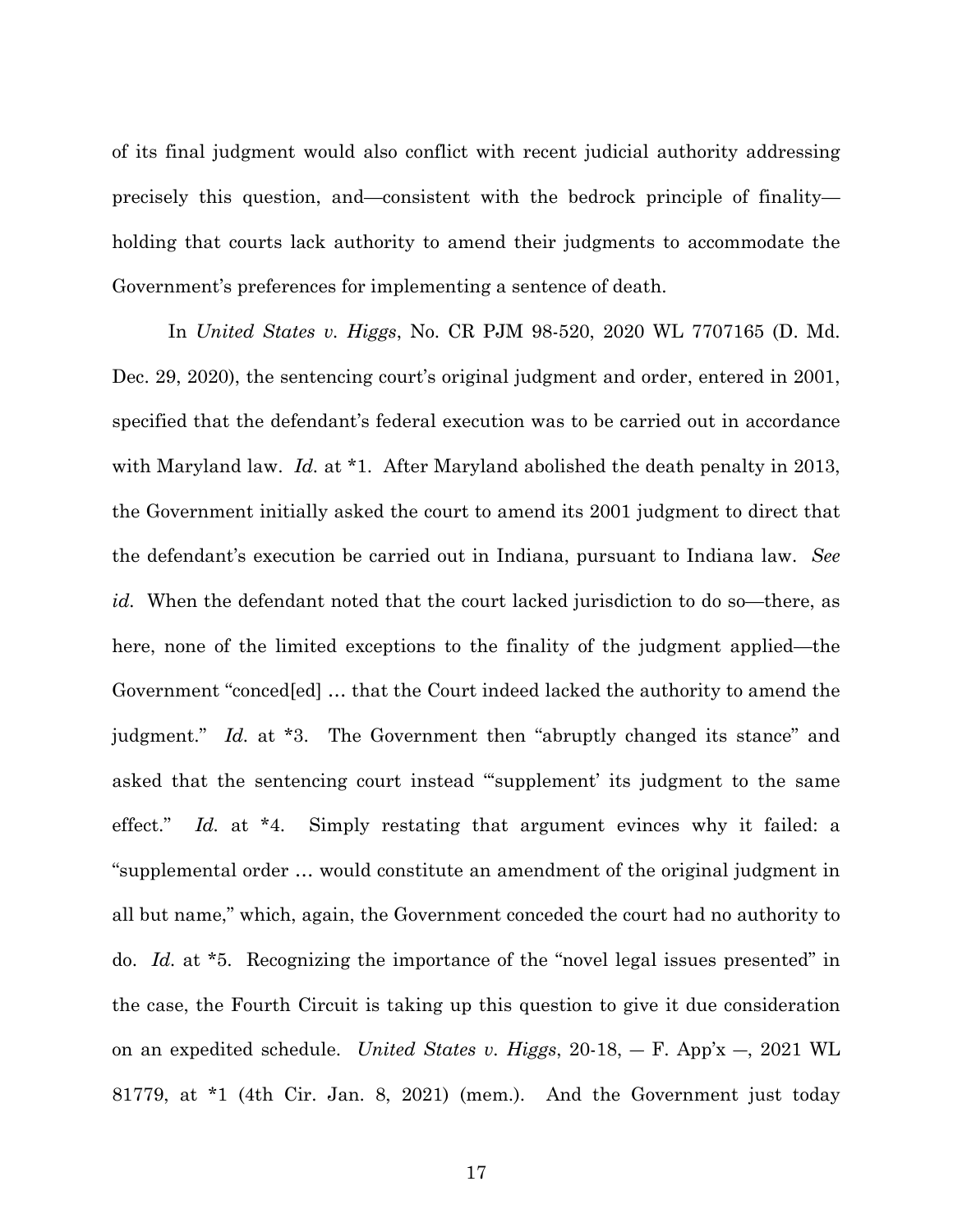petitioned for a writ of certiorari before judgment, recognizing that this question is exceptionally important and worthy of this Court's review. *United States v. Higgs*, No. 20-927 (U.S. Jan. 12, 2021) (petition for certiorari before judgment docketed); *see* Sup. Ct. R. 11 (certiorari before judgment appropriate "only upon a showing that the case is of … imperative public importance").

5. Rather than argue the merits, which are incontestable, the Government primarily argues that Mrs. Montgomery unreasonably delayed in pursuing this claim. That is a tacit concession of error. And the Government is wrong.

The issue presented here did not even theoretically become ripe until the Government set Mrs. Montgomery's execution date in late 2020, and even then, the date was then stayed by the United States District Court for the District of Columbia in light of defense counsels' COVID-19 diagnoses through the end of the year. The days it then took for Mrs. Montgomery to file her motion to enforce the Judgment—all while pursuing other federal constitutional and statutory claims multiple federal courts have held meritorious—constitute no delay at all. The Government does not argue that Mrs. Montgomery has forfeited or waived this claim either. For good reason. Just as subject matter jurisdiction can never be waived because it involves a federal court's power to decide the case, a defendant's right to enforcement of the plain terms of the judgment entered against her can never be waived because it involves the power of the Government to mete out punishment consistent with our constitutional system of separation of powers.

Even more to the point, because the district court's stay has been in place

18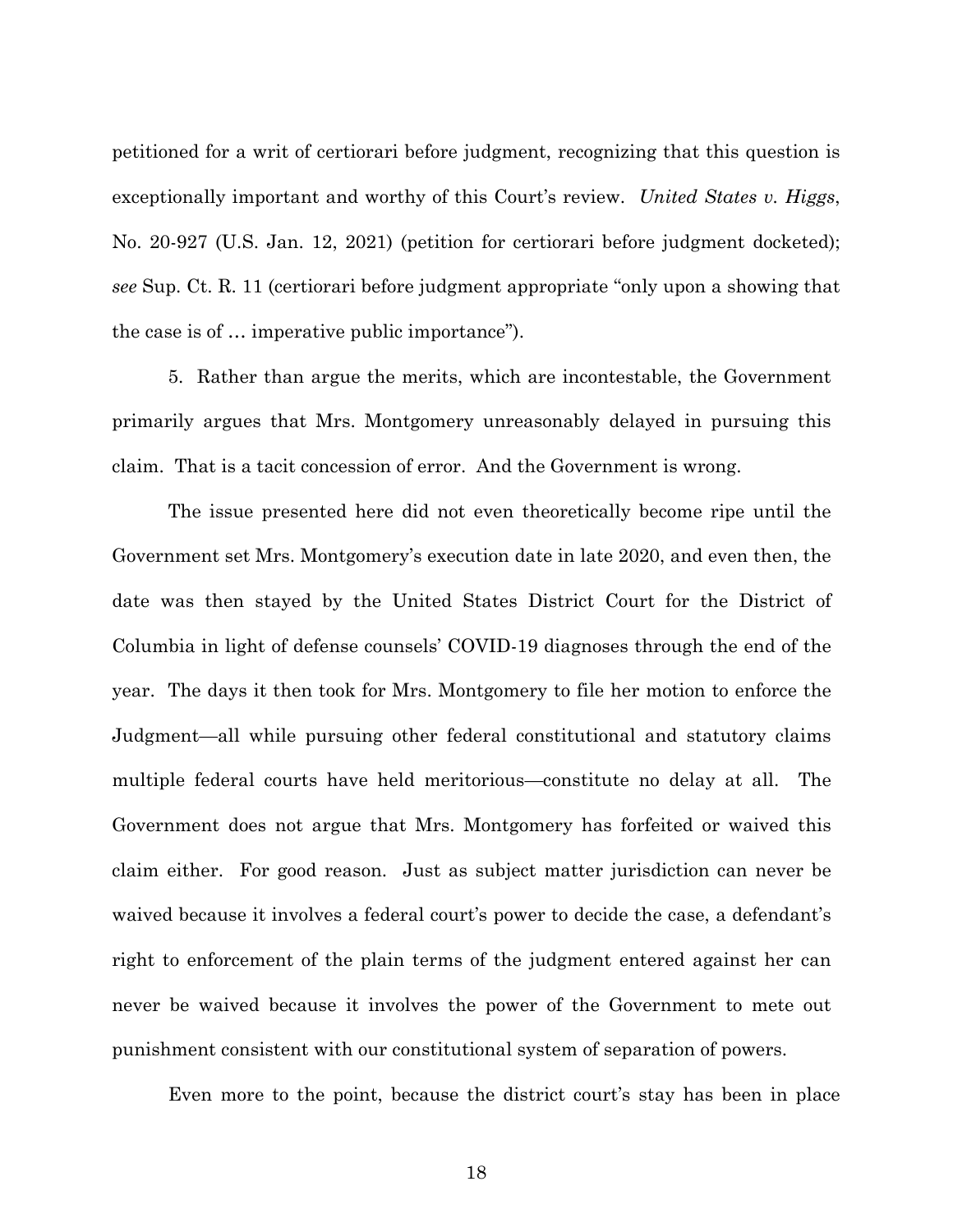since Mrs. Montgomery initially appealed in 2008, it was incumbent on the Government, not Mrs. Montgomery, to seek an order from the district court lifting the stay and clearing the way for the Government proceed with her execution. The Government should not be excused from its obligation to comply with the plain terms of a duly entered criminal judgment before executing a woman on death row, especially where, as here, it has only itself to blame for the exigent circumstances.

### **II. Mrs. Montgomery Will Be Irreparably Harmed Absent A Stay**

Absent a stay, the irreparable harm to Mrs. Montgomery is plain. She will be unlawfully executed; and death, as this Court has made clear, is "the most irremediable and unfathomable of penalties." *Ford v. Wainwright*, 477 U.S. 399, 411 (1986) (plurality op.). If the Government is permitted to execute Mrs. Montgomery in contravention of the plain terms of a federal court order, Mrs. Montgomery's life will be irrevocably cut short in derogation of law. That is quintessentially harm that cannot be undone. *See Ohio Adult Parole Auth. v. Woodard*, 523 U.S. 272, 288 (1998) (Connor, J., concurring in part and concurring in the judgment) ("A prisoner under a death sentence remains a living person and consequently has an interest in h[er] life."); *see id.* at 281 (Rehnquist, J.) (plurality op.) (a death-sentenced prisoner retains a "residual life interest").

## **III. The Remaining Equitable Factors Favor Granting A Stay**

On the other side of the ledger, the only consequence of a stay will be that the Government will have to reschedule the execution date in conformity with the district court's Judgment. Because "[t]here is generally no public interest in the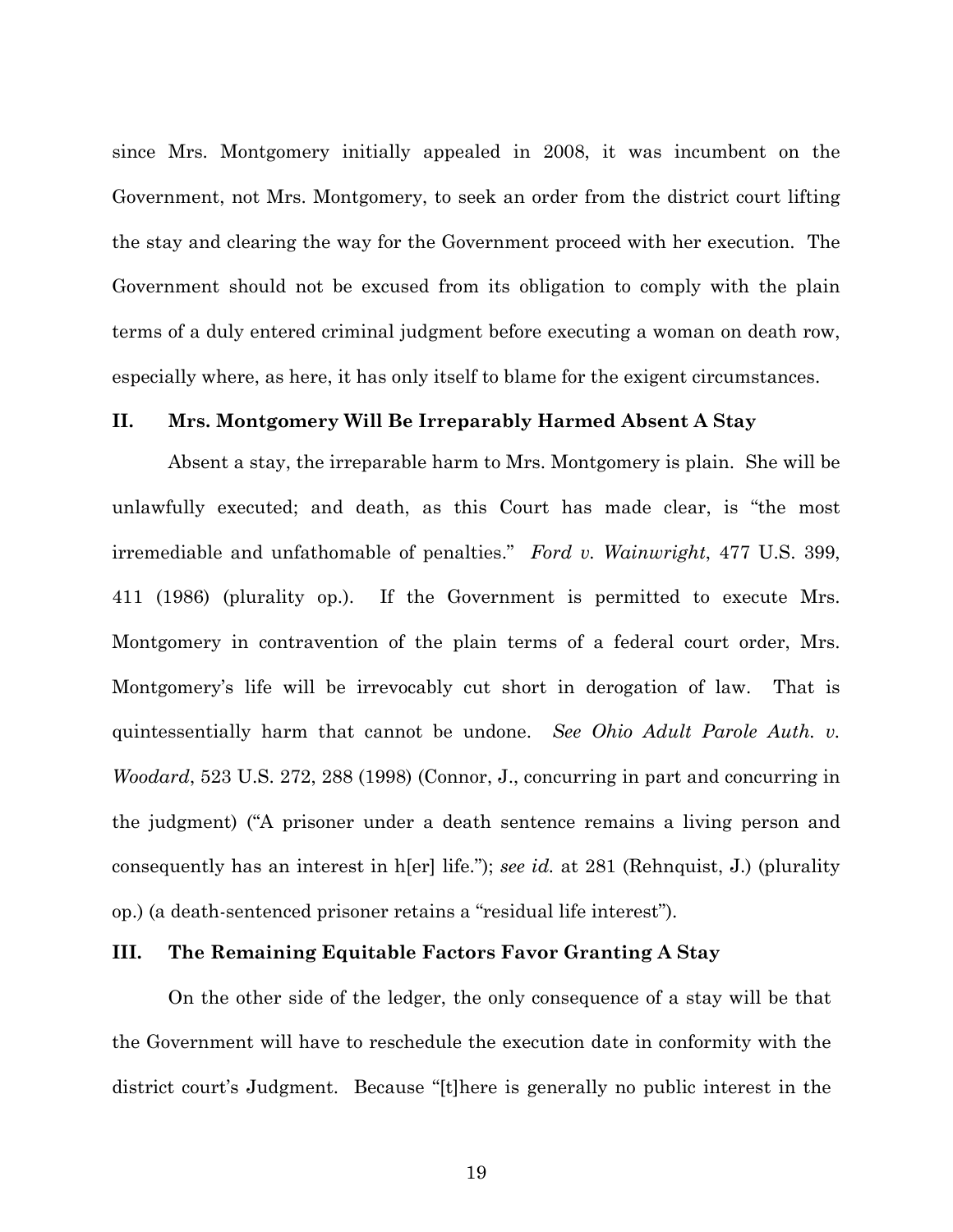perpetuation of unlawful agency action," neither the Government nor the public has any interest in carrying out an unlawfully-scheduled execution. *League of Women Voters v. Newby*, 838 F.3d 1, 12 (D.C. Cir. 2016). To the contrary, there is "a substantial public interest in having governmental agencies abide by the federal laws that govern their existence and operations." *Id.* (quotation omitted). And that substantial interest is only heightened in capital cases—"when so much is at stake … the Government should turn square corners." *Dep't of Homeland Sec. v. Regents of the Univ. of Cal.*, 140 S. Ct. 1891, 1909-10 (2020) (quotation omitted).

That this litigation is occurring at all—and now so close to the scheduled execution date—is only because the Government never sought or obtained an order lifting the district court's stay, instead unlawfully scheduled Mrs. Montgomery's execution in contravention of the district court's Judgment, and then returned to the district court a mere *three days* before the unlawful execution date with a request that the court effectively amend its Judgment and retroactively bless the Government's noncompliance. This Court should not truncate its own consideration of the law that will govern the implementation of death sentences, now and forever, to license the Government's unprecedented rush to the execution chamber. The law, the public interest, and Mrs. Montgomery deserve otherwise.

## **CONCLUSION AND PRAYER FOR RELIEF**

Ms. Montgomery respectfully requests that the Court deny the Government's application.

Respectfully submitted this 12th day of January, 2021,

20